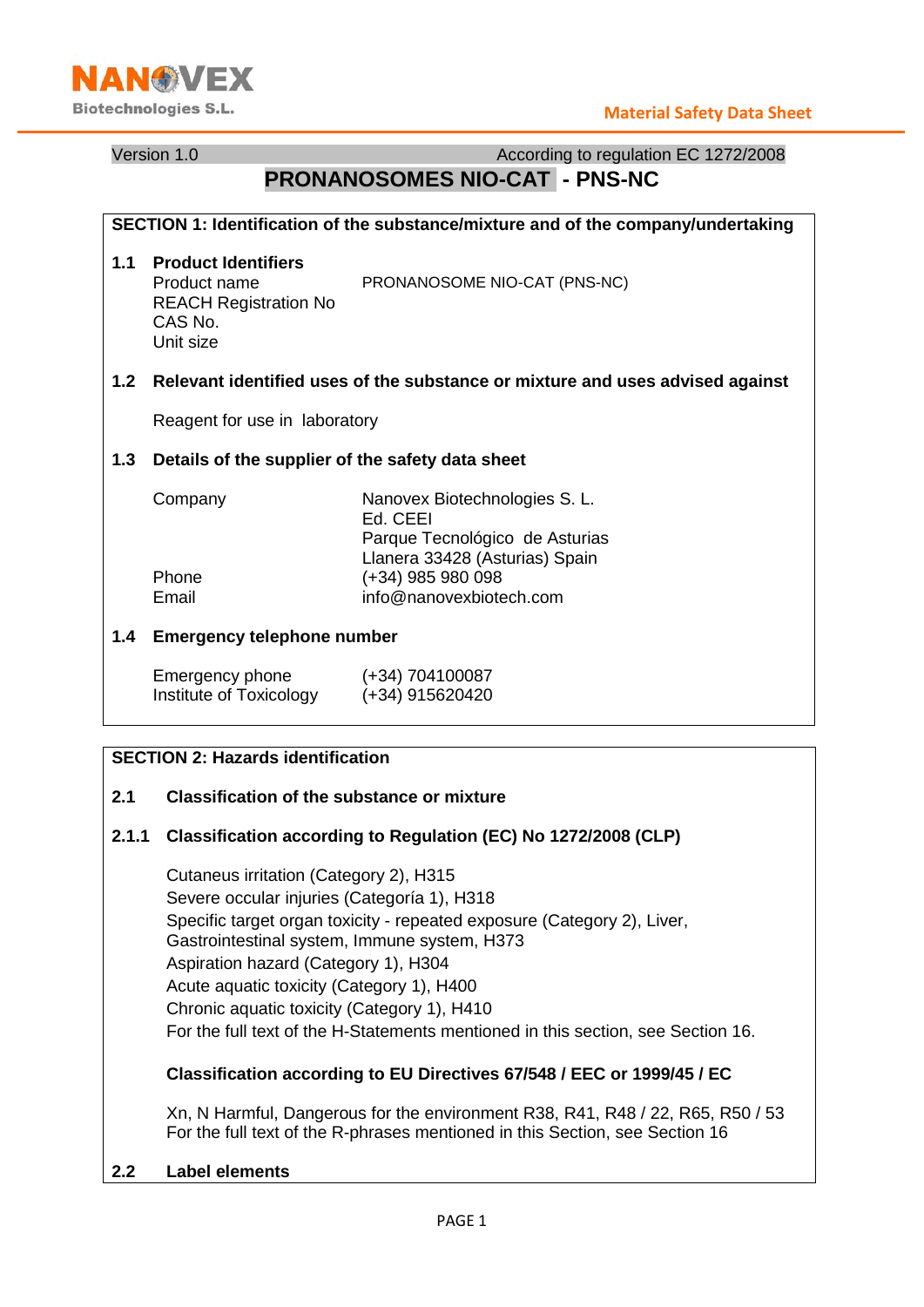

**Labeling according to Regulation (EC) 1272/2008** H304 May be fatal if swallowed and enters airways. H315 Causes skin irritation. H318 Causes serious eye damage. H373 May cause damage to organs (liver, gastrointestinal system, immune system) by prolonged or repeated exposure. H410 Very toxic to aquatic life with long lasting effects. **Statement of caution** P273 Avoid release to the environment. P280 Wear safety goggles / face mask. P301 + P310 IF SWALLOWED: Immediately call a POISON CENTER or doctor / physician. P305 + P351 + P338 + P310 IF IN EYES: Rinse cautiously with water for several minutes. Remove contact lenses, if present and easy to do. Keep clarifying. Immediately call a POISON CENTER or doctor / physician. P331 Do NOT induce vomiting. P501 Dispose of contents / container to an authorized waste disposal plant

**2.3 Other hazards**

Any

#### **SECTION 3: Composition/information on ingredients**

#### **3.1 Substances**

This product contains: Octadecylamine

Synonyms: 1-Aminooctadecane Stearylamine Formula: C18H39N Molecular weight: 269.51 g / mol CAS-No .: 124-30-1 EC No. 204-695-3 No. Index: 612-282-00-8

Hazardous ingredients according to Regulation (EC) No. 1272/2008

|                                  | Concentration |
|----------------------------------|---------------|
| Irrit Skin. 2; Eye Dam. $1$ ; 2% |               |
| STOT RE 2; Asp. Tox. 1;          |               |
| Aquatic Acute 1; Aquatic         |               |
| Chronic 1; H304, H315,           |               |
| H318, H373, H410                 |               |
|                                  |               |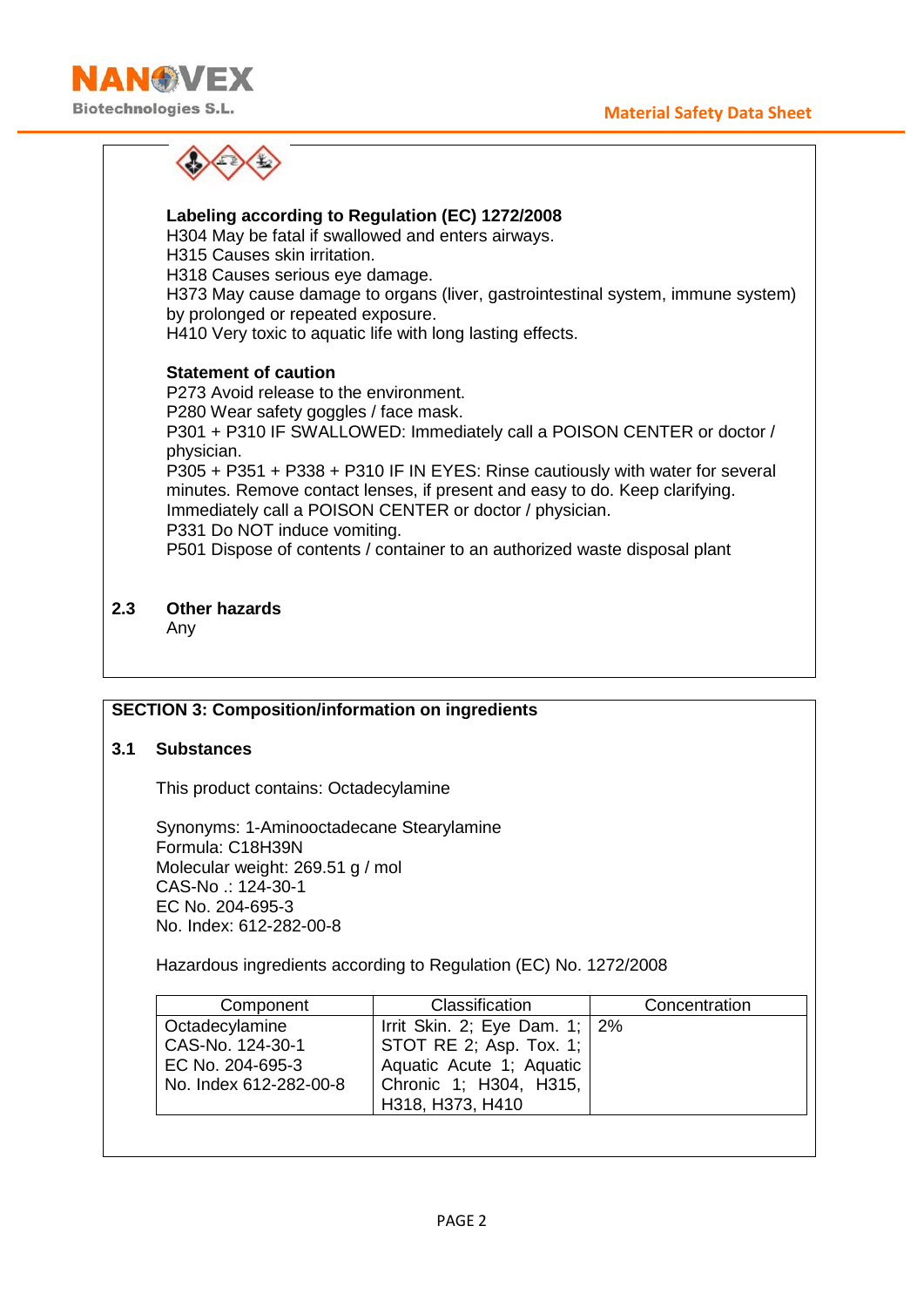## **Material Safety Data Sheet**



|     | Component                                                                                                                                                                                                                                                                                                | Classification                                                                                                                                                                                                                      | Concentration |  |  |
|-----|----------------------------------------------------------------------------------------------------------------------------------------------------------------------------------------------------------------------------------------------------------------------------------------------------------|-------------------------------------------------------------------------------------------------------------------------------------------------------------------------------------------------------------------------------------|---------------|--|--|
|     | Octadecylamine<br>CAS-No. 124-30-1<br>EC No. 204-695-3                                                                                                                                                                                                                                                   | I Xn, N, R38-R41-R48 /<br>22-R50 / 53-R65                                                                                                                                                                                           | 2%            |  |  |
|     | No. Index 612-282-00-8                                                                                                                                                                                                                                                                                   |                                                                                                                                                                                                                                     |               |  |  |
|     | components.                                                                                                                                                                                                                                                                                              | According to the applicable regulations it is not necessary to disclose more                                                                                                                                                        |               |  |  |
|     | <b>SECTION 4: First aid measures</b>                                                                                                                                                                                                                                                                     |                                                                                                                                                                                                                                     |               |  |  |
|     | <b>Description of first aid measures</b>                                                                                                                                                                                                                                                                 |                                                                                                                                                                                                                                     |               |  |  |
|     | <b>General recommendations</b>                                                                                                                                                                                                                                                                           |                                                                                                                                                                                                                                     |               |  |  |
|     | Get medical attention. Show this safety data sheet to the doctor.<br>If inhaled<br>respiration. Consult a physician.<br>In case of contact with skin<br>In case of contact with eyes<br>Wash eyes thoroughly with water as a precaution.<br>If swallowed<br>Rinse mouth with water. Consult a physician. | If aspirated, move person to fresh air. If breathing has stopped, give artificial<br>Wash off with soap and plenty of water. Consult a physician.<br>Do not induce vomiting. Never give anything by mouth to an unconscious person. |               |  |  |
|     |                                                                                                                                                                                                                                                                                                          | Most important symptoms and effects, both acute and delayed                                                                                                                                                                         |               |  |  |
| 11. |                                                                                                                                                                                                                                                                                                          | The most important known symptoms and effects are on the label and / or in section                                                                                                                                                  |               |  |  |
|     |                                                                                                                                                                                                                                                                                                          | Indication of any immediate medical attention and special treatment needed                                                                                                                                                          |               |  |  |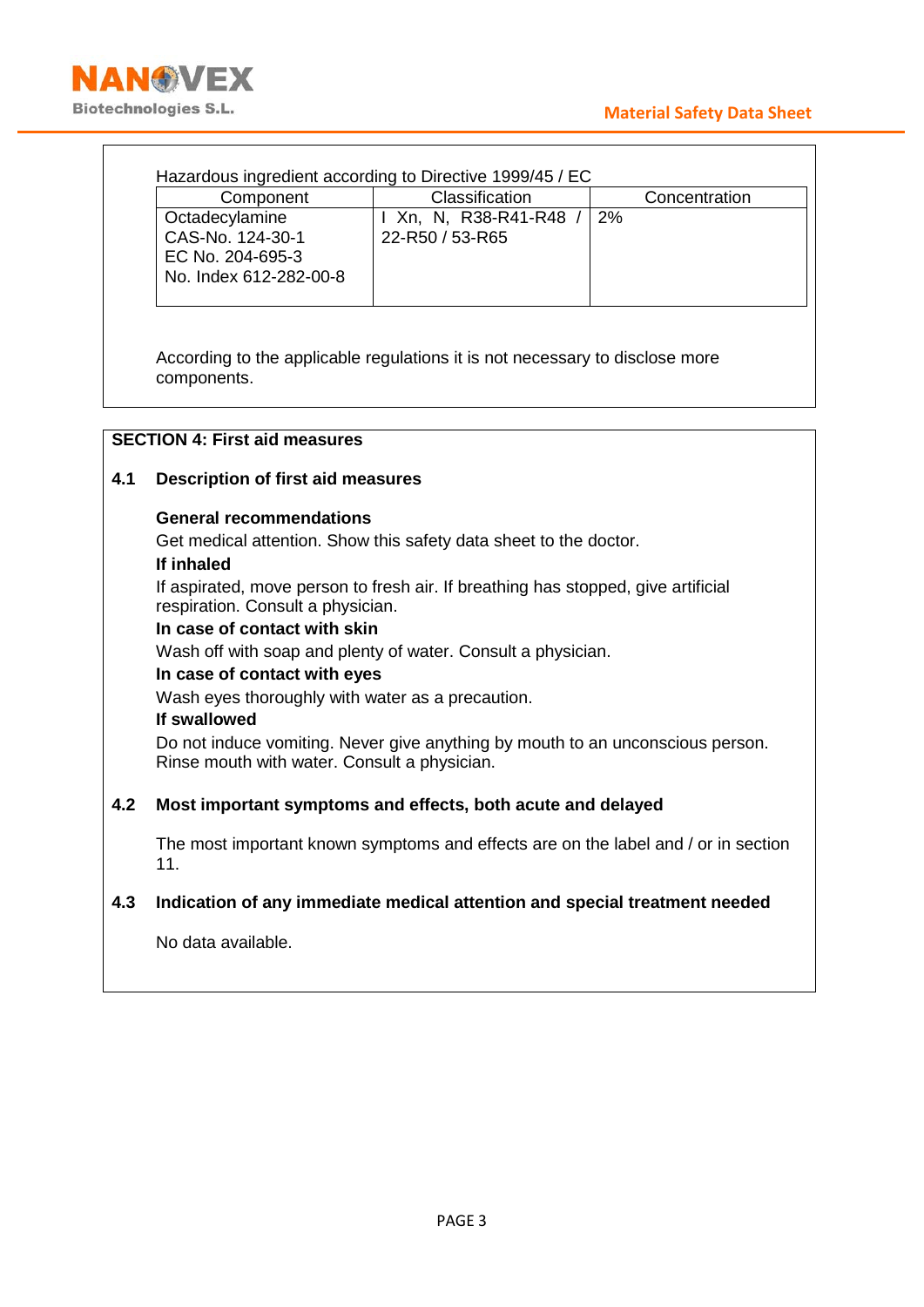

#### **SECTION 5: Firefighting measures**

- **5.1. Extinguishing measures Recommended extinguishing media** Use water spray, alcohol resistant foam, dry powder or carbon dioxide.
- **5.2. Special hazards arising from the substance or mixture** Carbon oxides, Nitrogen oxides (NOx)

#### **5.3. Advice to firefighters**

If necessary, wear self-contained breathing apparatus for fire fighting.

#### **5.4 Other data**

No data available.

## **SECTION 6: Accidental release measures**

**6.1 Personal precautions, protective equipment and emergency procedures** Use personal protective equipment. Avoid dust formation. Avoid breathing vapors, mist or gas. Ensure adequate ventilation. Evacuate personnel to safe areas. Avoid breathing dust. Personal protective equipment, see section 8.

#### **6.2 Environmental precautions**

Prevent further leakage or spillage if safe to do so. Do not let the product enter the sewage system. Discharge into the environment should be avoided.

#### **6.3 Methods and material for containment and cleaning up**

Collect and prepare for disposal without causing dust. Clean and shovel. Keep in suitable, closed containers for disposal.

#### **6.4 Reference to other sections** For waste disposal see section 13

#### **SECTION 7: Handling and storage**

#### **7.1 Precautions for safe handling**

Avoid contact with the eyes and skin. Avoid formation of dust and aerosols. Adequate extraction must be available in places where dust is formed. See precautions in section 2.2.

#### **7.2 Conditions for safe storage, including any incompatibilities**

Store in a cool place. Keep the container tightly closed in a dry and well-ventilated place. Carbon dioxide sensitive Handle and store in an inert atmosphere. Sensitive to air. German Storage Class (TRGS 510): Non-combustible solids.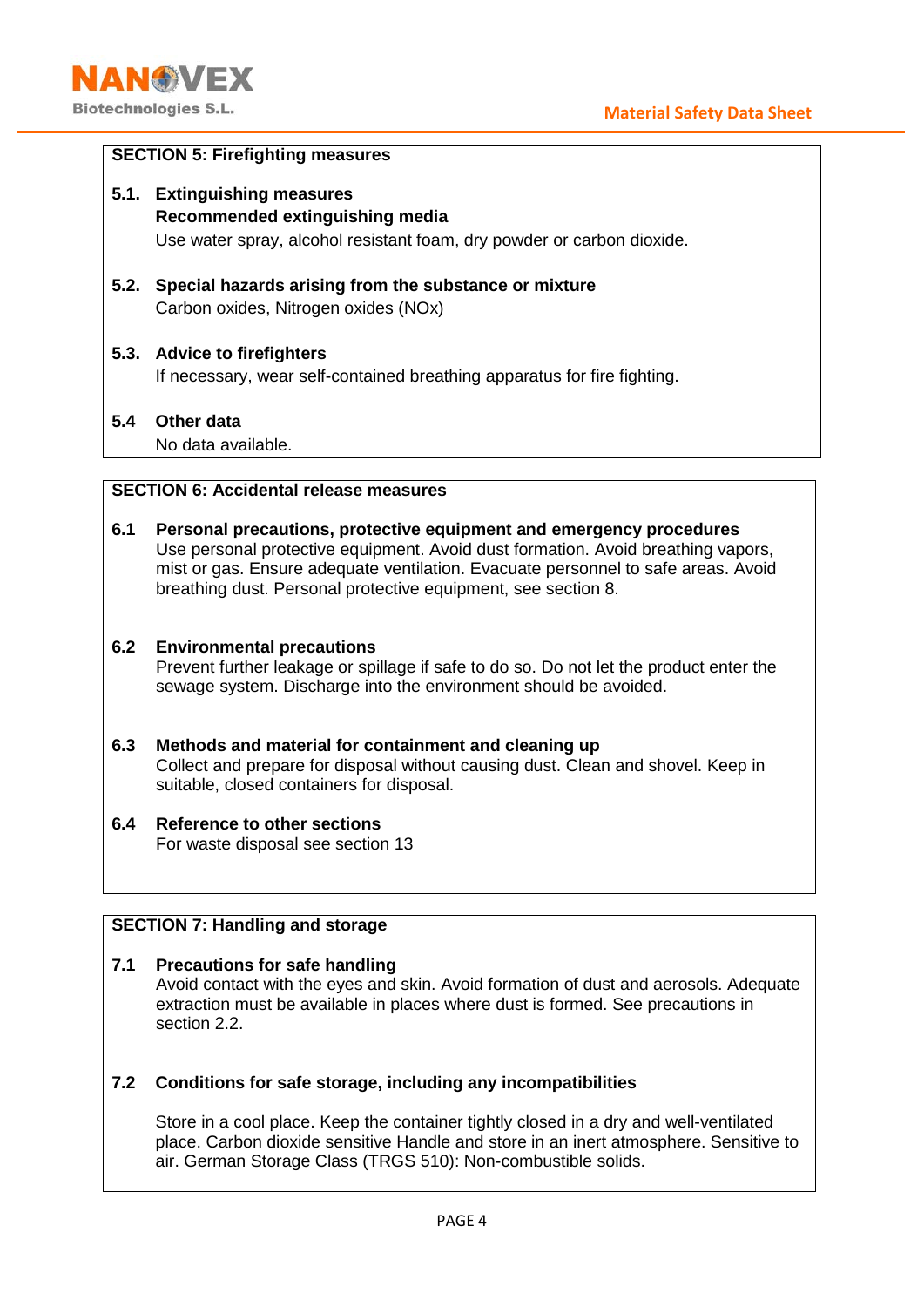**Material Safety Data Sheet**

# **7.3 Specific end use**

**NANGWEX** 

**Biotechnologies S.L.** 

Apart from the uses mentioned in section 1.2 there are no other specific uses

#### **SECTION 8: Exposure controls/personal protection**

#### **8.1 Control parameters**

**Components with occupational exposure limits.** Does not contain substances with occupational exposure limit values**.**

#### **8.2 Exposure controls**

#### **Appropriate technical controls**

Handle in accordance with good industrial hygiene and safety practice. Wash hands before breaks and after working day.

#### **Personal Protection**

#### **Protection of eyes / face**

Masks and safety glasses. Wear approved eye protection according to applicable governmental regulations, such as NIOSH (USA) or EN 166 (EU).

#### **Skin protection**

Handle with gloves. Gloves should be inspected prior to use. Use the correct technique to remove gloves (without touching the outer surface of the glove) to avoid skin contact with this product. Discard contaminated gloves after use, in accordance with applicable laws and good laboratory practice. Wash and dry hands.

The selected protective gloves must comply with the specifications of the EU Directive 89/686 / EEC and the standard EN 374 derived there from.

Sumer Material: No data available

Material splash: No data available

#### **Body Protection**

Full protective clothing against chemicals The type of protective equipment must be selected according to the concentration and amount of the dangerous substance at the specific place of work.

#### **Respiratory protection**

Where risk assessment shows that air-purifying respirators are appropriate, wear a full-face respirator type N100 (USA) or type P3 (EN 143) and spare cartridges for engineering controls. If the respirator is the only protection, wear a supplied full face piece respirator. Wear respirators and components tested and approved under appropriate governmental standards such as NIOSH (USA) or CEN (EU)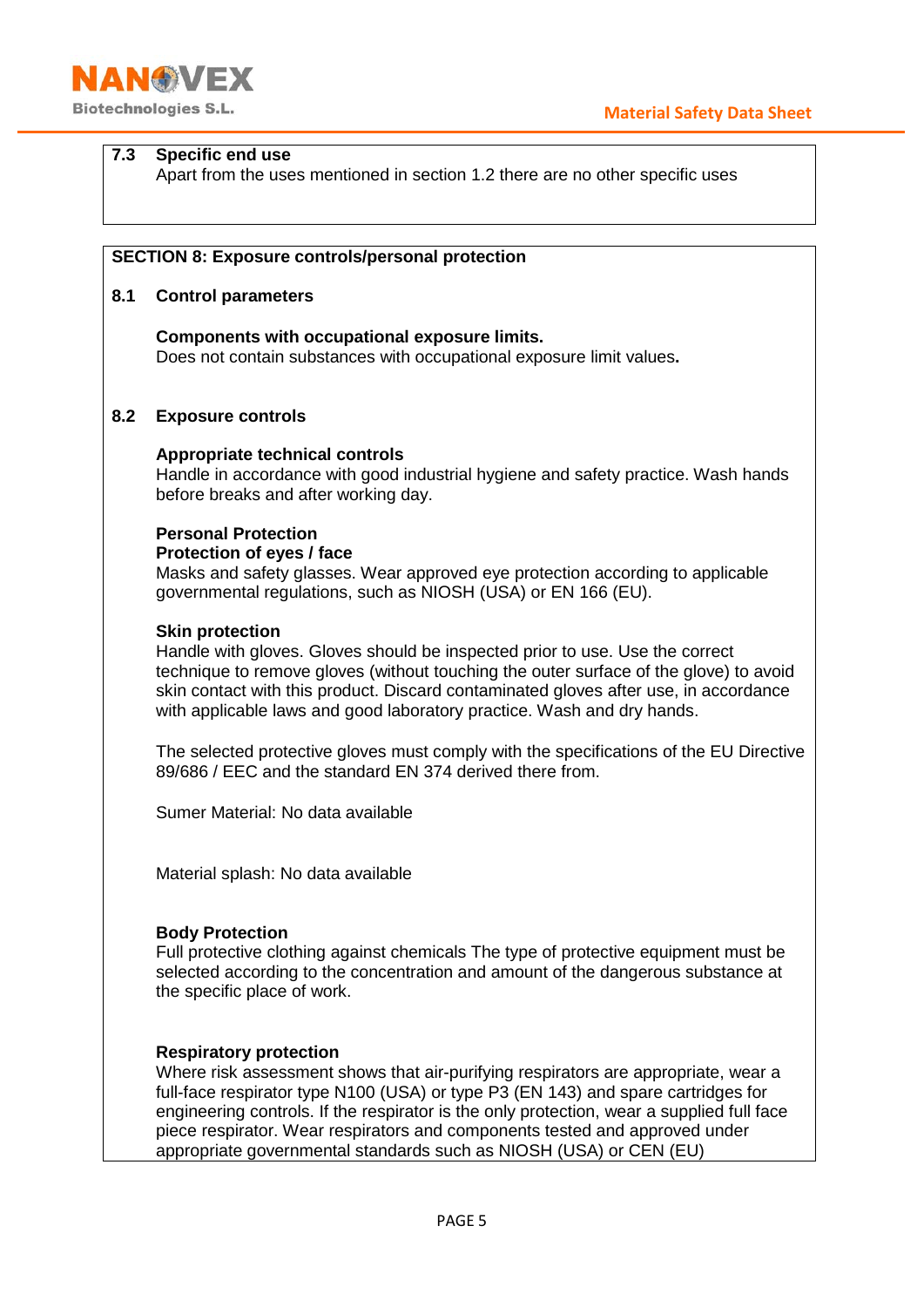

#### **8.3 Environmental Exposure Controls** Prevent further leakage or spillage if safe to do so. Do not let the product enter the sewage system. Discharge into the environment should be avoided

## **SECTION 9: Physical and chemical properties**

## **9.1 Information on basic physical and chemical properties**

- 1. Appearance Form: solid
- 2. Odor: no data available
- 3. Odor threshold: no data available
- 4. pH no data available
- 5. Melting point / freezing point: no data available
- 6. Initial boiling point and boiling range: no data available
- 7. Flash point: no data available
- 8. Evaporation rate: no data available
- 9. Flammability (solid, gas): no data available
- 10. Upper / lower flammability or explosive limits: no data available
- 11. Vapor pressure: no data available
- 12. Vapor density: no data available
- 13. Relative density: no data available
- 14. Solubility in water: no data available
- 15. Partition coefficient: n-octanol / water: no data available
- 16. Autoignition temperature: no data available
- 17. Decomposition temperature: no data available
- 18. Viscosity: no data available
- 19. Explosive properties: no data available
- 20. Oxidizing properties no data available
- **9.2 Other information**

No data available

## **SECTION 10: Stability and Reactivity**

- **10.1 Reactivity** No data available
- **10.2 Chemical stability** No data available
- **10.3 Possibility of hazardous reactions** No data available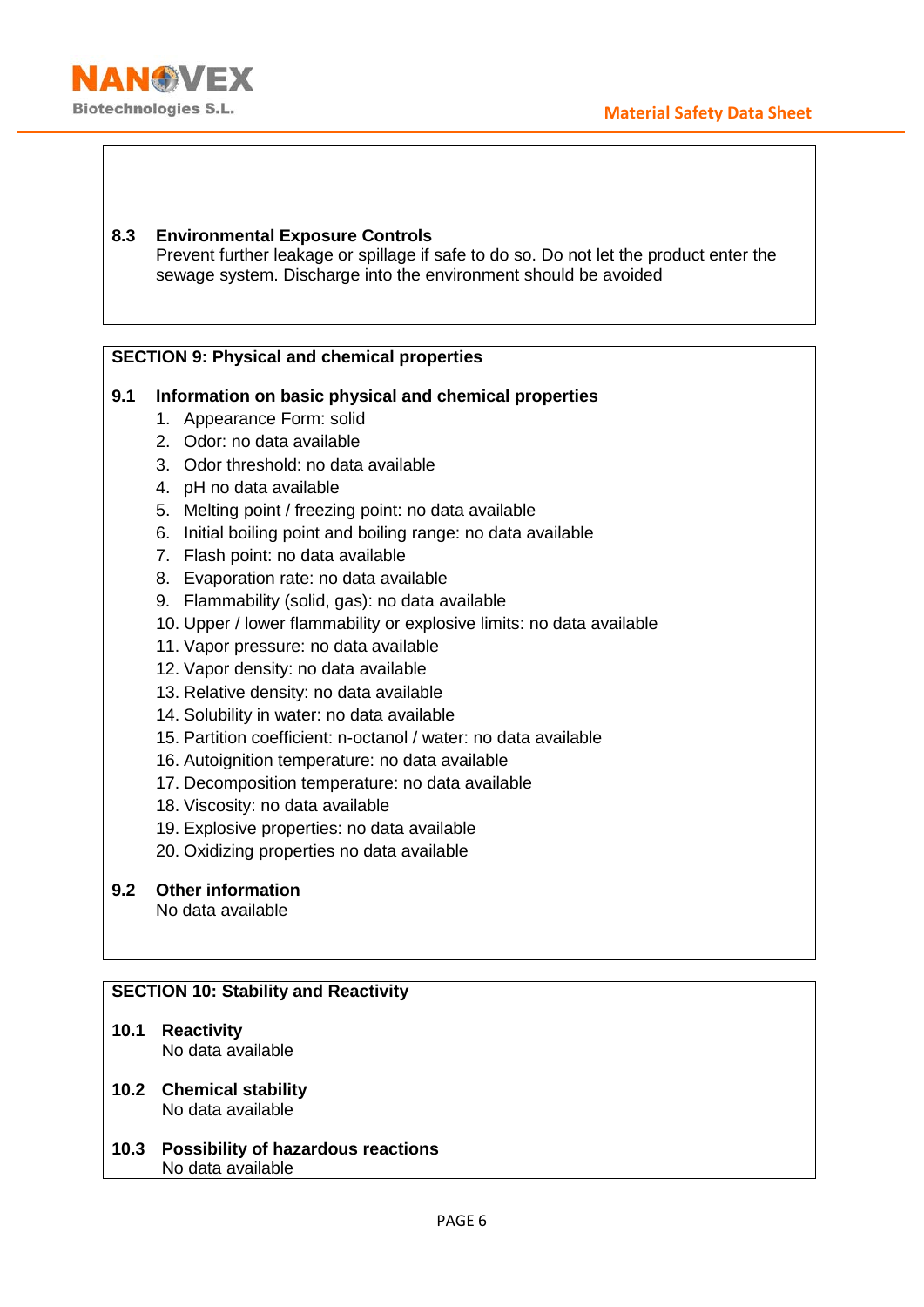- **10.4 Conditions to avoid** No data available
- **10.5 Incompatible materials** No data available
- **10.6 Hazardous decomposition products** No data available

## **SECTION 11: Toxicological information**

**11.1 Information on toxicological effects**

**Acute toxicity** No data available

**Skin corrosion / irritation** No data available

**Serious eye damage or irritation** No data available

**Respiratory or skin sensitization** No data available

**Germ cell mutagenicity** No data available

**Carcinogenicity IARC:** No component of this product, present at levels greater than or equal to 0.1% as a human carcinogen likely, possible or confirmed by the International Carcinogen Research Agency (IARC) is identified.

**Reproductive toxicity** No data available

**Specific target organ toxicity - single exposure** No data available

**Specific target organ toxicity - repeated exposure** No data available

**Danger of aspiration** No data available

#### **Potential health effects**

Inhalation: May be harmful if inhaled. May cause irritation of the respiratory tract. Ingestion: May be harmful if swallowed. Skin: May be harmful if absorbed through skin. May cause skin irritation. Eyes: May cause eye irritation.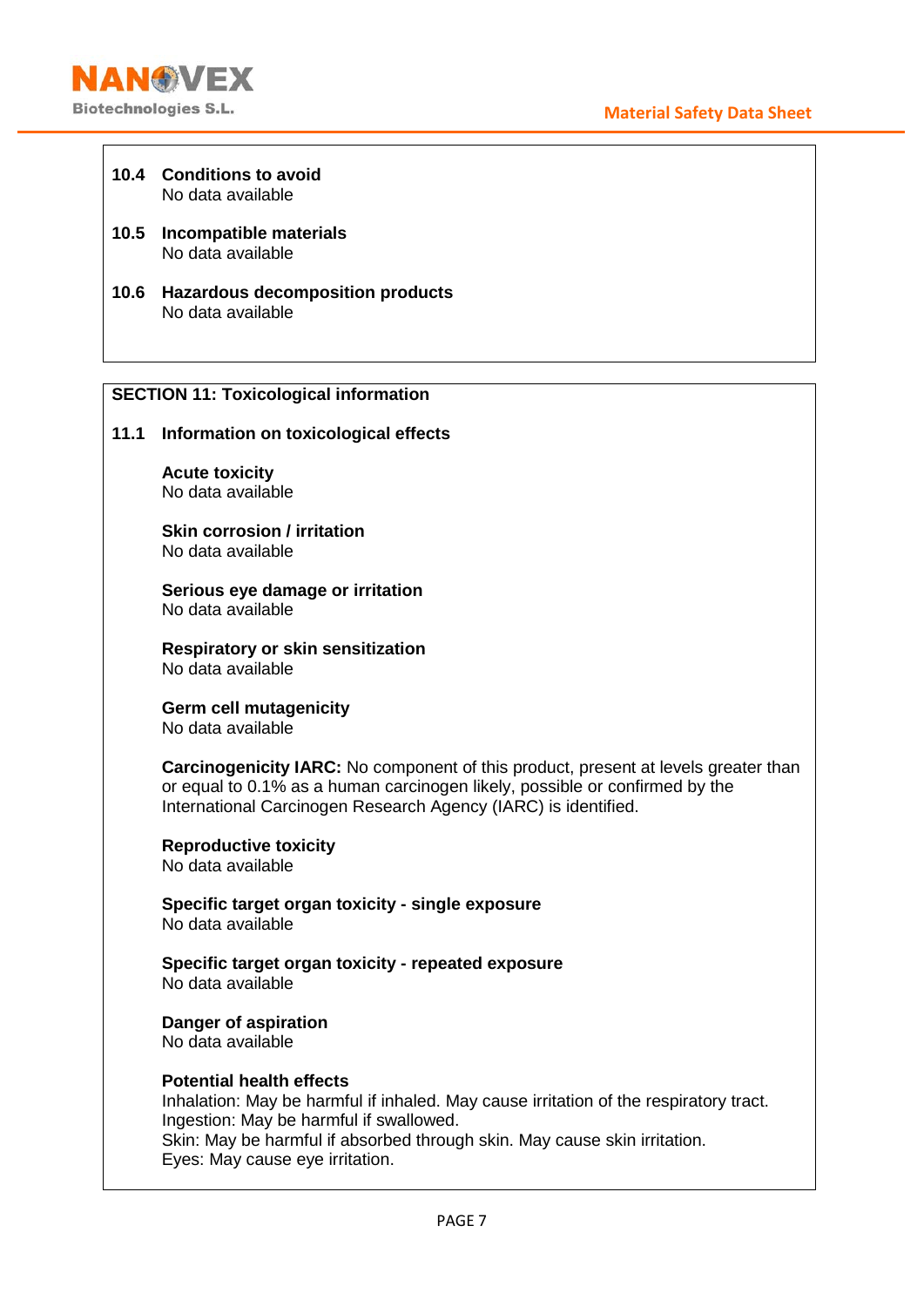

#### **Additional Information RTECS:**  No data available

## **SECTION 12: Ecological information**

- **12.1 Toxicity** No data available
- **12.2 Persistence and degradability** No data available
- **12.3 Bioaccumulative potential** No data available
- **12.4 Mobility in soil** No data available

## **12.5 Results of PBT and vPvB assessment** This substance / mixture contains no components that are considered to be bioaccumulative and persistent toxic (PBT) or very bioaccumulative and very persistent (vPvB) at levels of 0.1% or higher.

**12.6 Other adverse effects** No data available

## **SECTION 13: Disposal considerations**

**13.1 Waste treatment methods** Product / Packaging disposal

## **SECTION 14: Transport Information 14.1 UN number** ADR / RID: 3077 IMDG: 3077 IATA: 3077 **14.2 UN proper shipping name** ADR / RID: SOLID SUBSTANCE, HAZARDOUS ENVIRONMENT (Contains 2% octadecylamine) IMDG: ENVIROMENTALLY HAZARDOUS SUBSTANCE, SOLID (contains 2% octadecylamine) IATA: Enviromentally hazardous substance, solid **14.3 Transport hazard class (es)** ADR / RID: 9 IMDG: 9 IATA: 9 **14.4 Packing group**